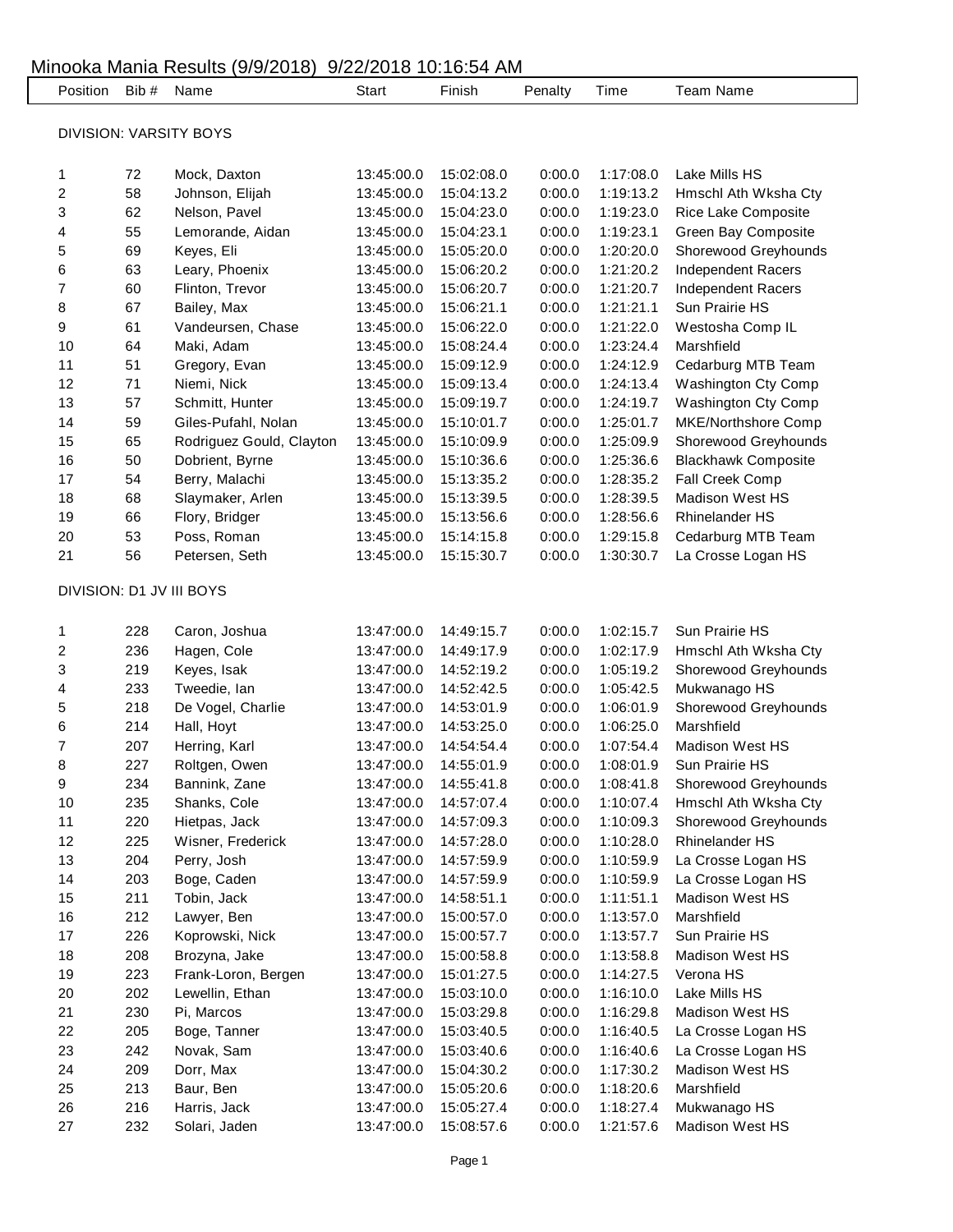| Position | Bib # | Name                     | <b>Start</b> | Finish     | Penalty | Time      | <b>Team Name</b>           |
|----------|-------|--------------------------|--------------|------------|---------|-----------|----------------------------|
| 28       | 210   | Statz, Jake              | 13:47:00.0   | 15:11:01.9 | 0:00.0  | 1:24:01.9 | <b>Madison West HS</b>     |
| 29       | 239   | Iggulden, Trevor         | 13:47:00.0   | 15:13:01.3 | 0:00.0  | 1:26:01.3 | Sun Prairie HS             |
| 30       | 217   | Smith, Shane             | 13:47:00.0   | 15:15:31.3 | 0:00.0  | 1:28:31.3 | Mukwanago HS               |
|          |       | DIVISION: D2 JV III BOYS |              |            |         |           |                            |
| 1        | 341   | Paupore, Sam             | 13:49:00.0   | 14:53:03.0 | 0:00.0  | 1:04:03.0 | Westosha Comp SPort        |
| 2        | 315   | Gargulak, Bennett        | 13:49:00.0   | 14:53:25.9 | 0:00.0  | 1:04:25.9 | Rice Lake Composite        |
| 3        | 303   | Berry, Isaiah            | 13:50:00.0   | 14:54:30.1 | 0:00.0  | 1:04:30.1 | Fall Creek Comp            |
| 4        | 336   | Somerville, Sam          | 13:49:00.0   | 14:53:35.2 | 0:00.0  | 1:04:35.2 | Fall Creek HS              |
| 5        | 310   | Pearson, Drexler         | 13:49:00.0   | 14:54:30.2 | 0:00.0  | 1:05:30.2 | Janesville                 |
| 6        | 339   | Urban, Kevin             | 13:49:00.0   | 14:55:48.4 | 0:00.0  | 1:06:48.4 | Westosha Comp IL           |
| 7        | 328   | Hindman, Louis           | 13:49:00.0   | 14:56:24.7 | 0:00.0  | 1:07:24.7 | Marquette Senior HS        |
| 8        | 319   | Thorpe, Porter           | 13:49:00.0   | 14:56:39.9 | 0:00.0  | 1:07:39.9 | Wausau East                |
| 9        | 311   | Keating, Zack            | 13:49:00.0   | 14:57:09.6 | 0:00.0  | 1:08:09.6 | Janesville                 |
| 10       | 333   | Hutchens, Emory          | 13:49:00.0   | 14:57:44.3 | 0:00.0  | 1:08:44.3 | Cambridge HS               |
| 11       | 309   | Moore, Kaleb             | 13:49:00.0   | 14:57:59.5 | 0:00.0  | 1:08:59.5 | Green Bay Composite        |
| 12       | 340   | Holm, Caden              | 13:49:00.0   | 14:58:00.9 | 0:00.0  | 1:09:00.9 | 906 Adventure Comp         |
| 13       | 313   | Hale, Edward             | 13:50:00.0   | 14:59:48.5 | 0:00.0  | 1:09:48.5 | La Crosse Composite        |
| 14       | 317   | Johnson, Tanner          | 13:49:00.0   | 14:59:07.1 | 0:00.0  | 1:10:07.1 | Sun Prairie Cards          |
| 15       | 330   | Panofsky, Martin         | 13:49:00.0   | 14:59:30.8 | 0:00.0  | 1:10:30.8 | Madison East HS            |
| 16       | 343   | Moriarty, Mitchell       | 13:50:00.0   | 15:00:55.7 | 0:00.0  | 1:10:55.7 | <b>Blackhawk Composite</b> |
| 17       | 355   | Banish, Joe              | 13:50:00.0   | 15:01:04.8 | 0:00.0  | 1:11:04.8 | Westosha Comp              |
| 18       | 327   | Rainer, Rider            | 13:50:00.0   | 15:01:12.4 | 0:00.0  | 1:11:12.4 | Westosha Comp              |
| 19       | 337   | Breeden, Nino            | 13:49:00.0   | 15:00:19.1 | 0:00.0  | 1:11:19.1 | Westosha Comp NPier        |
| 20       | 325   | Degenhardt, Kaden        | 13:49:00.0   | 15:00:44.6 | 0:00.0  | 1:11:44.6 | <b>Wildlands Riders</b>    |
| 21       | 308   | Komoroske, Ben           | 13:50:00.0   | 15:01:55.2 | 0:00.0  | 1:11:55.2 | Green Bay Composite        |
| 22       | 329   | Clement, Wyatt           | 13:49:00.0   | 15:01:28.7 | 0:00.0  | 1:12:28.7 | Marquette Senior HS        |
| 23       | 320   | Janssen, Ethan           | 13:50:00.0   | 15:02:43.9 | 0:00.0  | 1:12:43.9 | Washington Cty Comp        |
| 24       | 301   | Cramer, Ethan            | 13:50:00.0   | 15:02:46.0 | 0:00.0  | 1:12:46.0 | <b>Blackhawk Composite</b> |
| 25       | 326   | Molitor, Kody            | 13:49:00.0   | 15:01:56.7 | 0:00.0  | 1:12:56.7 | Westosha Comp              |
| 26       | 316   | Kinnamon, Alex           | 13:49:00.0   | 15:02:00.5 | 0:00.0  | 1:13:00.5 | Sauk Prairie HS            |
| 27       | 360   | Zondlak, Jacob           | 13:50:00.0   | 15:03:28.9 | 0:00.0  | 1:13:28.9 | Westosha Comp NPier        |
| 28       | 342   | Kasianowicz, Carter      | 13:49:00.0   | 15:03:00.2 | 0:00.0  | 1:14:00.2 | Westosha Comp SPort        |
| 29       | 314   | Zigler, Nolan            | 13:50:00.0   | 15:04:17.1 | 0:00.0  | 1:14:17.1 | Pewaukee MTB               |
| 30       | 335   | Andersen, Matt           | 13:49:00.0   | 15:03:57.5 | 0:00.0  | 1:14:57.5 | Cambridge HS               |
| 31       | 348   | Nimmer, Cayden           | 13:49:00.0   | 15:04:07.3 | 0:00.0  | 1:15:07.3 | Green Bay Composite        |
| 32       | 331   | Waldner, Dylan           | 13:50:00.0   | 15:06:10.8 | 0:00.0  | 1:16:10.8 | Onalaska HS                |
| 33       | 338   | Kaupplia, Mason          | 13:50:00.0   | 15:07:37.0 | 0:00.0  | 1:17:37.0 | Westosha Comp IL           |
| 34       | 347   | Van Straten, Theo        | 13:50:00.0   | 15:09:12.0 | 0:00.0  | 1:19:12.0 | Green Bay Composite        |
| 35       | 346   | Gorecki, Cooper          | 13:50:00.0   | 15:09:54.5 | 0:00.0  | 1:19:54.5 | Fall Creek Comp            |
| 36       | 344   | Nisbet, William          | 13:50:00.0   | 15:10:42.2 | 0:00.0  | 1:20:42.2 | <b>Blackhawk Composite</b> |
| 37       | 304   | Moore, Christian         | 13:50:00.0   | 15:11:01.5 | 0:00.0  | 1:21:01.5 | Fox Valley Composite       |
| 38       | 300   | Leland, Andrew           | 13:50:00.0   | 15:12:18.0 | 0:00.0  | 1:22:18.0 | <b>Blackhawk Composite</b> |
| 39       | 352   | Ladd, Remington          | 13:49:00.0   | 15:12:24.7 | 0:00.0  | 1:23:24.7 | Rice Lake Composite        |
| 40       | 323   | Hobson, Jack             | 13:50:00.0   | 15:14:33.3 | 0:00.0  | 1:24:33.3 | Wausau Composite           |
| 41       | 351   | Nathaniel, Joshua        | 13:50:00.0   | 15:17:15.6 | 0:00.0  | 1:27:15.6 | MKE MTB Composite          |
| 42       | 356   | Watson, Reid             | 13:50:00.0   | 15:18:20.8 | 0:00.0  | 1:28:20.8 | Cam-Rock Comp              |
| 43       | 350   | Dalton, Lance            | 13:50:00.0   | 15:18:21.8 | 0:00.0  | 1:28:21.8 | Janesville                 |
| 44       | 334   | Gowan, Reid              | 13:50:00.0   | 15:18:22.6 | 0:00.0  | 1:28:22.6 | Cambridge HS               |
| 45       | 305   | Averkamp, Jake           | 13:49:00.0   | 15:21:27.8 | 0:00.0  | 1:32:27.8 | Fox Valley Composite       |
| 46       | 361   | Wells, Larson            | 13:50:00.0   | 15:22:39.9 | 0:00.0  | 1:32:39.9 | Sauk Prairie Comp          |
| 47       | 306   | Carew, Ryan              | 13:50:00.0   | 15:22:41.8 | 0:00.0  | 1:32:41.8 | Fox Valley Composite       |
| 48       | 345   | Angulo, Alan             | 13:49:00.0   | 15:28:04.8 | 0:00.0  | 1:39:04.8 | <b>BGMS Acosta Comp</b>    |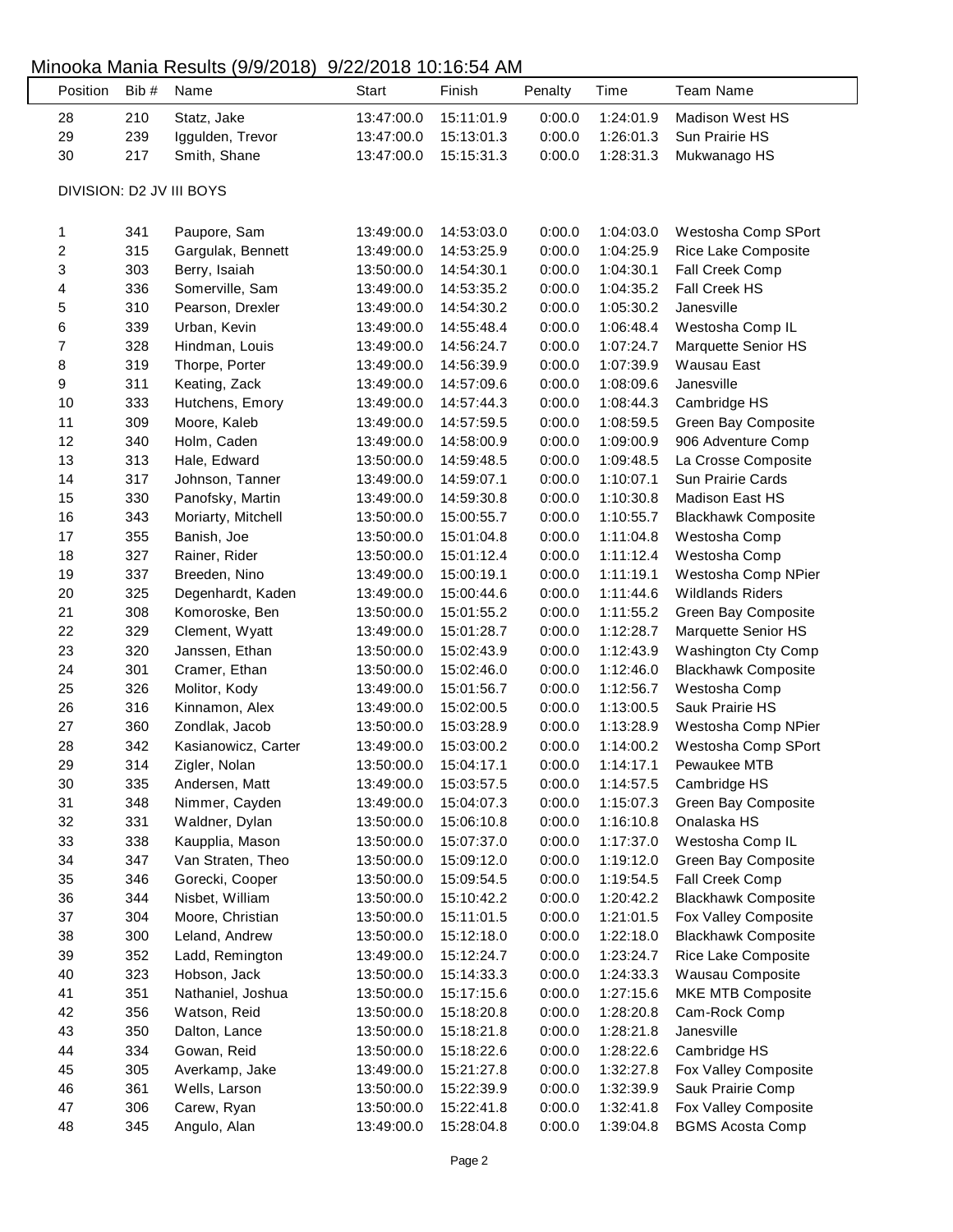| Position                | Bib #      | $m$ $\sim$ $\sim$ $\sim$ $\sim$ $\sim$ $\sim$ $\sim$ $\sim$ $\sim$<br>Name | 0.222201010100000000<br>Start | Finish                   | Penalty          | Time               | <b>Team Name</b>                       |
|-------------------------|------------|----------------------------------------------------------------------------|-------------------------------|--------------------------|------------------|--------------------|----------------------------------------|
| 49                      | 302        | Redding, Connor                                                            | 13:49:00.0                    | 15:28:29.3               | 0:00.0           | 1:39:29.3          | <b>BGMS Acosta Comp</b>                |
| DIVISION: D1 JV II BOYS |            |                                                                            |                               |                          |                  |                    |                                        |
|                         |            |                                                                            |                               |                          |                  |                    |                                        |
| 1                       | 512        | Johannes, Paul                                                             | 12:05:00.0                    | 12:47:41.5               | 0:00.0           | 42:41.5            | Hmschl Ath Wksha Cty                   |
| 2                       | 510        | Benson, Ean                                                                | 12:05:00.0                    | 12:49:45.4               | 0:00.0           | 44:45.4            | Hmschl Ath Wksha Cty                   |
| 3                       | 534        | Ruzicka, Mark                                                              | 12:05:00.0                    | 12:51:26.9               | 0:00.0           | 46:26.9            | Shorewood Greyhounds                   |
| 4                       | 535        | Larson, Cade                                                               | 12:05:00.0                    | 12:52:29.5               | 0:00.0           | 47:29.5            | <b>SPASH</b>                           |
| 5                       | 539        | Wiese, Hugh                                                                | 12:05:00.0                    | 12:52:34.6               | 0:00.0           | 47:34.6            | <b>Rhinelander HS</b>                  |
| 6                       | 506        | Litton, David                                                              | 12:05:00.0                    | 12:53:03.0               | 0:00.0           | 48:03.0            | Shorewood Greyhounds                   |
| 7                       | 532        | Gravelle, Charlie                                                          | 12:05:00.0                    | 12:53:58.9               | 0:00.0           | 48:58.9            | Shorewood Greyhounds                   |
| 8                       | 502        | Gustafson, Mason                                                           | 12:05:00.0                    | 12:54:07.5               | 0:00.0           | 49:07.5            | Marshfield                             |
| 9                       | 511        | Peppel, Matthew                                                            | 12:05:00.0                    | 12:55:10.0               | 0:00.0           | 50:10.0            | Hmschl Ath Wksha Cty                   |
| 10                      | 518        | Frank, Garrett                                                             | 12:05:00.0                    | 12:55:27.7               | 0:00.0           | 50:27.7            | Sun Prairie HS                         |
| 11                      | 500        | Saylor, Quentin                                                            | 12:05:00.0                    | 12:55:30.0               | 0:00.0           | 50:30.0            | Lake Mills HS                          |
| 12                      | 541        | Rimrodt, Reece                                                             | 12:05:00.0                    | 12:55:54.4               | 0:00.0           | 50:54.4            | Sun Prairie HS                         |
| 13                      | 505        | Loduha, Louis                                                              | 12:05:00.0                    | 12:57:56.0               | 0:00.0           | 52:56.0            | Shorewood Greyhounds                   |
| 14                      | 519        | Hoheisel, Lucas                                                            | 12:05:00.0                    | 12:58:23.4               | 0:00.0           | 53:23.4            | Marshfield                             |
| 15                      | 531        | Conroy, Aidan                                                              | 12:05:00.0                    | 12:58:31.2               | 0:00.0           | 53:31.2            | Shorewood Greyhounds                   |
| 16                      | 527        | Durnen, Avery                                                              | 12:05:00.0                    | 12:58:33.4               | 0:00.0           | 53:33.4            | Verona HS                              |
| 17                      | 530        | Kempf, Vann                                                                | 12:05:00.0                    | 12:58:34.6               | 0:00.0           | 53:34.6            | Menomonee Falls HS                     |
| 18                      | 503        | Wiltsey, Dakota                                                            | 12:05:00.0                    | 12:58:37.5               | 0:00.0           | 53:37.5            | Mukwanago HS                           |
| 19                      | 514        | Horsfall, Jacob                                                            | 12:05:00.0                    | 12:58:41.6               | 0:00.0           | 53:41.6            | Verona HS                              |
| 20                      | 540        | Hanson, Miles                                                              | 12:05:00.0                    | 12:58:42.4               | 0:00.0           | 53:42.4            | Sun Prairie HS                         |
| 21                      | 507        | Miller, Sean                                                               | 12:05:00.0                    | 12:58:58.2               | 0:00.0           | 53:58.2            | Shorewood Greyhounds                   |
| 22                      | 533        | Powers, Devin                                                              | 12:05:00.0                    | 12:58:58.4               | 0:00.0           | 53:58.4            | Shorewood Greyhounds                   |
| 23                      | 504        | Smith, Brody                                                               | 12:05:00.0                    | 12:59:18.3               | 0:00.0           | 54:18.3            | Mukwanago HS                           |
| 24                      | 529        | Schoephoester, Noah                                                        | 12:05:00.0                    | 12:59:34.7               | 0:00.0           | 54:34.7            | <b>Madison West HS</b>                 |
| 25                      | 513        | Owens, Ryan                                                                | 12:05:00.0                    | 13:01:32.2               | 0:00.0           | 56:32.2            | Verona HS                              |
| 26                      | 546        | Cera, Aidan                                                                | 12:05:00.0                    | 13:02:40.0               | 0:00.0           | 57:40.0            | Menomonee Falls HS                     |
| 27                      | 521        | Mathe, Emmett                                                              | 12:05:00.0                    | 13:02:47.2               | 0:00.0           | 57:47.2            | Mukwanago HS                           |
| 28                      | 522        | Gulan, Sam                                                                 | 12:05:00.0                    | 13:06:13.5               | 0:00.0           | 1:01:13.5          | <b>SPASH</b>                           |
| 29                      | 543        | Haugstad, Benjamin                                                         | 12:05:00.0                    | 13:08:48.0               | 0:00.0           | 1:03:48.0          | Menomonee Falls HS                     |
| 30                      | 528        | Atwood, Blair                                                              | 12:05:00.0                    | 13:09:31.6               | 0:00.0           | 1:04:31.6          | Madison West HS                        |
| 31                      | 523        | Magedanz, Bjorn                                                            | 12:05:00.0                    | 13:16:32.7               | 0:00.0           | 1:11:32.7          | Hmschl Ath Wksha Cty                   |
| 32                      | 520        | Freedman, Eli                                                              | 12:05:00.0                    | 13:17:54.8               | 0:00.0           | 1:12:54.8          | Madison West HS                        |
| 33                      | 542        | Smith, Adley                                                               | 12:05:00.0                    | 13:18:53.0               | 0:00.0           | 1:13:53.0          | Menomonee Falls HS                     |
| DIVISION: D2 JV II BOYS |            |                                                                            |                               |                          |                  |                    |                                        |
|                         |            |                                                                            |                               |                          |                  |                    |                                        |
| 1                       | 640<br>644 | Komp, Ethan                                                                | 12:07:00.0                    | 12:52:05.3               | 0:00.0           | 45:05.3            | Rice Lake Composite                    |
| 2                       |            | Gosse, Alexander                                                           | 12:07:00.0                    | 12:52:33.9               | 0:00.0           | 45:33.9            | Wausau Composite                       |
| 3                       | 609        | Lirette, Lucas                                                             | 12:07:00.0                    | 12:52:37.3               | 0:00.0           | 45:37.3            | Lake Ctry Composite                    |
| 4                       | 648        | Raasch, Auguste                                                            | 12:07:00.0                    | 12:53:16.1               | 0:00.0           | 46:16.1            | MKE/Northshore Comp                    |
| 5                       | 650        | Haas, Eric                                                                 | 12:07:00.0                    | 12:53:16.4               | 0:00.0           | 46:16.4            | Cambridge HS                           |
| 6                       | 651        | Jones, Jonathan                                                            | 12:07:00.0                    | 12:53:17.8               | 0:00.0           | 46:17.8            | Cambridge HS                           |
| 7                       | 647        | Herrmann, Seth                                                             | 12:08:00.0                    | 12:54:46.4               | 0:00.0           | 46:46.4            | Holmen HS                              |
| 8                       | 643        | Schmitt, Skyler                                                            | 12:07:00.0                    | 12:54:24.7               | 0:00.0           | 47:24.7            | Washington Cty Comp                    |
| 9                       | 624<br>612 | Wettstein, David                                                           | 12:08:00.0                    | 12:55:28.7               | 0:00.0           | 47:28.7            | Holmen HS                              |
| 10<br>11                |            | Prange, Mitchell                                                           | 12:08:00.0                    | 12:55:29.7               | 0:00.0           | 47:29.7            | Central WI Comp                        |
| 12                      | 628<br>631 | Ruffolo, Nicolas<br>Stokes, Scout                                          | 12:08:00.0                    | 12:55:48.8               | 0:00.0           | 47:48.8            | Westosha Comp SPort<br>Fall Creek Comp |
| 13                      | 649        | Karlovich, Chris                                                           | 12:07:00.0<br>12:07:00.0      | 12:55:10.3<br>12:55:12.1 | 0:00.0<br>0:00.0 | 48:10.3<br>48:12.1 | Cambridge HS                           |
| 14                      | 637        | Olson, Jamison                                                             | 12:08:00.0                    | 12:56:31.1               | 0:00.0           | 48:31.1            | Lake Ctry Composite                    |
|                         |            |                                                                            |                               |                          |                  |                    |                                        |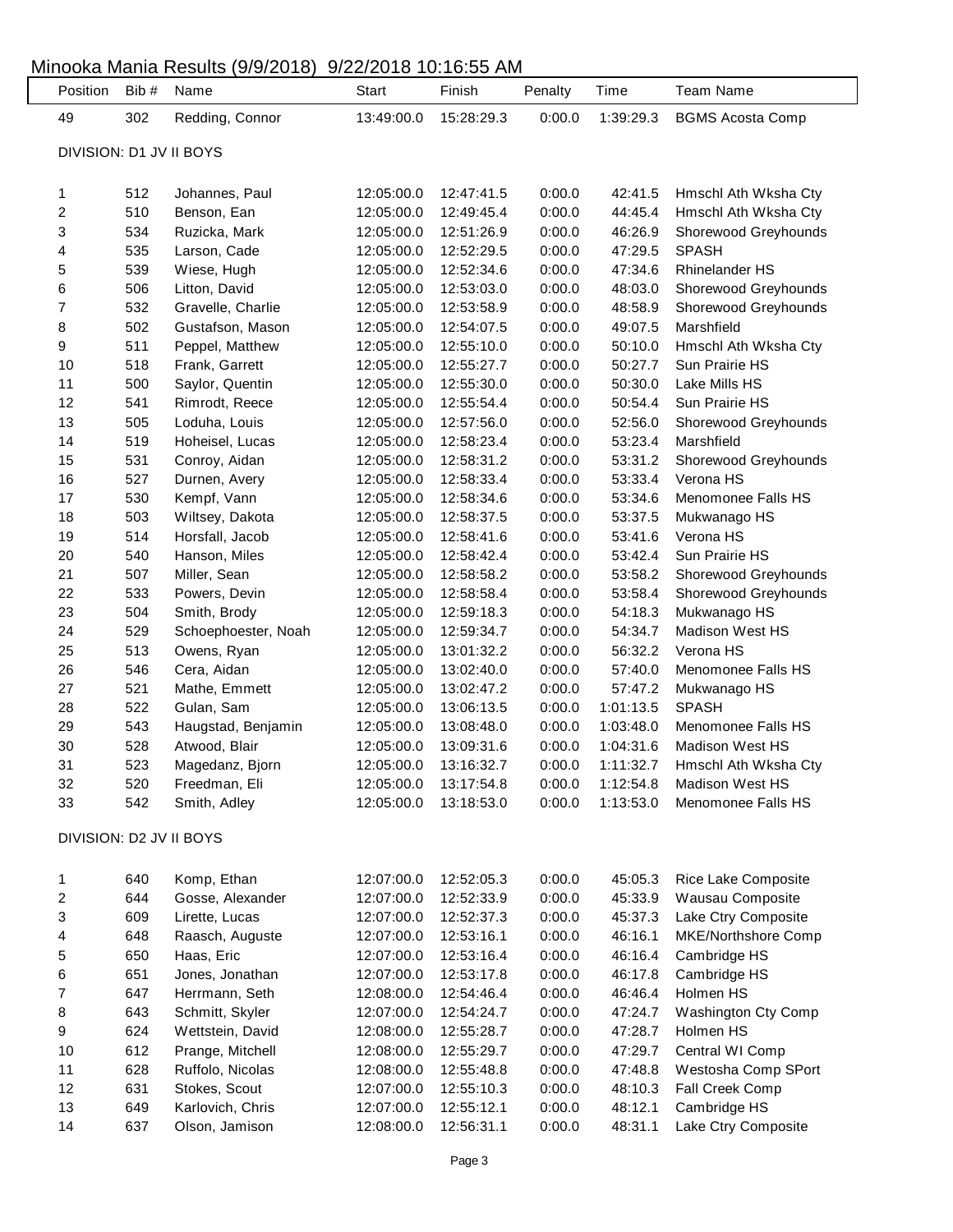| Position                | Bib # | Name                      | <b>Start</b> | Finish     | Penalty | Time      | <b>Team Name</b>            |
|-------------------------|-------|---------------------------|--------------|------------|---------|-----------|-----------------------------|
| 15                      | 632   | Mosher, Matthew           | 12:07:00.0   | 12:55:55.2 | 0:00.0  | 48:55.2   | Fall Creek Comp             |
| 16                      | 611   | Blaszczak, Eric           | 12:07:00.0   | 12:56:19.5 | 0:00.0  | 49:19.5   | Central WI Comp             |
| 17                      | 618   | Nest, Austin              | 12:07:00.0   | 12:56:30.3 | 0:00.0  | 49:30.3   | Wausau Composite            |
| 18                      | 626   | Grasse, Oliver            | 12:08:00.0   | 12:58:04.1 | 0:00.0  | 50:04.1   | MKE/Northshore Comp         |
| 19                      | 645   | Klaas, Kai                | 12:08:00.0   | 12:58:14.5 | 0:00.0  | 50:14.5   | Cam-Rock Comp               |
| 20                      | 646   | Ibeling, Sam              | 12:08:00.0   | 12:58:15.0 | 0:00.0  | 50:15.0   | Cam-Rock Comp               |
| 21                      | 608   | Neupert, Jack             | 12:08:00.0   | 12:58:20.3 | 0:00.0  | 50:20.3   | Janesville                  |
| 22                      | 653   | Hodkiewicz, Sean          | 12:08:00.0   | 12:58:25.3 | 0:00.0  | 50:25.3   | Rice Lake Composite         |
| 23                      | 641   | Savas, Noah               | 12:07:00.0   | 12:58:18.0 | 0:00.0  | 51:18.0   | Rice Lake Composite         |
| 24                      | 661   | Then, Will                | 12:07:00.0   | 12:58:58.8 | 0:00.0  | 51:58.8   | <b>Brookfield Composite</b> |
| 25                      | 629   | Urgel De La Torre, Carlos | 12:08:00.0   | 13:00:08.0 | 0:00.0  | 52:08.0   | <b>BGMS Acosta Comp</b>     |
| 26                      | 635   | Romzek, Dylan             | 12:07:00.0   | 12:59:27.6 | 0:00.0  | 52:27.6   | Fox Valley Composite        |
| 27                      | 657   | Hatch, Devin              | 12:08:00.0   | 13:00:37.7 | 0:00.0  | 52:37.7   | Westosha Comp SPort         |
| 28                      | 672   | Giorgianni, Joseph        | 12:08:00.0   | 13:00:42.8 | 0:00.0  | 52:42.8   | Marquette Senior HS         |
| 29                      | 622   | Messerschmidt, Ethan      | 12:07:00.0   | 13:00:38.7 | 0:00.0  | 53:38.7   | <b>Brookfield Composite</b> |
| 30                      | 617   | Spaeth, Christian         | 12:08:00.0   | 13:02:26.1 | 0:00.0  | 54:26.1   | Washington Cty Comp         |
| 31                      | 623   | Smith, Zander             | 12:08:00.0   | 13:03:50.4 | 0:00.0  | 55:50.4   | Holmen HS                   |
| 32                      | 630   | Thomas, Matthew           | 12:08:00.0   | 13:05:13.6 | 0:00.0  | 57:13.6   | Cedarburg MTB Team          |
| 33                      | 614   | Larson, Luke              | 12:07:00.0   | 13:05:45.2 | 0:00.0  | 58:45.2   | Sauk Prairie HS             |
| 34                      | 616   | Skaalen, Nick             | 12:08:00.0   | 13:07:13.6 | 0:00.0  | 59:13.6   | Washington Cty Comp         |
| 35                      | 603   | Mahan, David              | 12:08:00.0   | 13:07:13.8 | 0:00.0  | 59:13.8   | Fox Valley Composite        |
| 36                      | 621   | Weix, Braeden             | 12:08:00.0   | 13:11:00.1 | 0:00.0  | 1:03:00.1 | Sauk Prairie Comp           |
| 37                      | 668   | Schultz, Tanner           | 12:08:00.0   | 13:11:01.0 | 0:00.0  | 1:03:01.0 | West Bend West HS           |
| 38                      | 613   | Monday, Nathan            | 12:08:00.0   | 13:14:41.9 | 0:00.0  | 1:06:41.9 | Pewaukee MTB                |
| 39                      | 652   | Settersten, Samuel        | 12:07:00.0   | 13:15:44.0 | 0:00.0  | 1:08:44.0 | Cambridge HS                |
| 40                      | 662   | Snyder, Frank             | 12:08:00.0   | 13:17:15.8 | 0:00.0  | 1:09:15.8 | Fox Valley Composite        |
| 41                      | 665   | Wilkerson, Jaydyn         | 12:07:00.0   | 13:21:15.5 | 0:00.0  | 1:14:15.5 | MKE MTB Composite           |
| 42                      | 663   | Wick, Elijah Noah         | 12:08:00.0   | 13:33:21.7 | 0:00.0  | 1:25:21.7 | <b>MKE MTB Composite</b>    |
|                         |       |                           |              |            |         |           |                             |
|                         |       | DIVISION: D1 FROSH BOYS   |              |            |         |           |                             |
| 1                       | 844   | Bucciarelli, Nicholas     | 12:10:00.0   | 12:57:15.4 | 0:00.0  | 47:15.4   | Shorewood Greyhounds        |
| $\overline{\mathbf{c}}$ | 835   | Sizer, Thomas             | 12:10:00.0   | 12:57:18.3 | 0:00.0  | 47:18.3   | Eau Claire Mem HS           |
| 3                       | 840   | Davies, Raife             | 12:10:00.0   | 12:57:43.3 | 0:00.0  | 47:43.3   | Lake Mills HS               |
| 4                       | 848   | Kotz, Ellison             | 12:10:00.0   | 12:58:23.5 | 0:00.0  | 48:23.5   | Eau Claire Mem HS           |
| 5                       | 818   | Burdeen, Max              | 12:10:00.0   | 12:58:32.1 | 0:00.0  | 48:32.1   | Madison West HS             |
| 6                       | 845   | Johnson, Isaac            | 12:10:00.0   | 12:58:51.7 | 0:00.0  | 48:51.7   | Hmschl Ath Wksha Cty        |
| 7                       | 811   | Perry, Conner             | 12:10:00.0   | 12:58:53.1 | 0:00.0  | 48:53.1   | La Crosse Logan HS          |
| 8                       | 834   | Shanks, Jake              | 12:10:00.0   | 13:00:03.3 | 0:00.0  | 50:03.3   | Hmschl Ath Wksha Cty        |
| 9                       | 827   | Griswold, Kyle            | 12:10:00.0   | 13:00:41.6 | 0:00.0  | 50:41.6   | Shorewood Greyhounds        |
| 10                      | 817   | Yuroff, Charlie           | 12:10:00.0   | 13:00:51.1 | 0:00.0  | 50:51.1   | <b>Madison West HS</b>      |
| 11                      | 812   | Maes, Dylan               | 12:10:00.0   | 13:03:19.4 | 0:00.0  | 53:19.4   | Madison West HS             |
| 12                      | 821   | Esterle, Stephen          | 12:10:00.0   | 13:04:38.7 | 0:00.0  | 54:38.7   | Menomonee Falls HS          |
| 13                      | 846   | Gormley, Isaac            | 12:10:00.0   | 13:04:44.2 | 0:00.0  | 54:44.2   | Verona HS                   |
| 14                      | 813   | Dolan, Tom                | 12:10:00.0   | 13:04:47.0 | 0:00.0  | 54:47.0   | Madison West HS             |
| 15                      | 842   | Ellison, Otto             | 12:10:00.0   | 13:04:58.8 | 0:00.0  | 54:58.8   | Madison West HS             |
| 16                      | 839   | Iggulden, Kenneth         | 12:10:00.0   | 13:05:12.4 | 0:00.0  | 55:12.4   | Sun Prairie HS              |
| $17$                    | 826   | Eitel, Rana               | 12:10:00.0   | 13:06:33.0 | 0:00.0  | 56:33.0   | Shorewood Greyhounds        |
| 18                      | 847   | Bub, Cameron              | 12:10:00.0   | 13:07:28.1 | 0:00.0  | 57:28.1   | Sun Prairie HS              |
| 19                      | 843   | Neinast, Kason            | 12:10:00.0   | 13:08:24.6 | 0:00.0  | 58:24.6   | Marshfield                  |
| 20                      | 841   | Kern, Preston             | 12:10:00.0   | 13:08:25.8 | 0:00.0  | 58:25.8   | Lake Mills HS               |
| 21                      | 800   | Klein, Weston             | 12:10:00.0   | 13:11:23.1 | 0:00.0  | 1:01:23.1 | Lake Mills HS               |
| 22                      | 830   | Berry, Stanley            | 12:10:00.0   | 13:11:55.2 | 0:00.0  | 1:01:55.2 | Shorewood Greyhounds        |
| 23                      | 823   | Haugstad, Jonathan        | 12:10:00.0   | 13:13:40.6 | 0:00.0  | 1:03:40.6 | Menomonee Falls HS          |
|                         |       |                           |              |            |         |           |                             |

 $\overline{\phantom{a}}$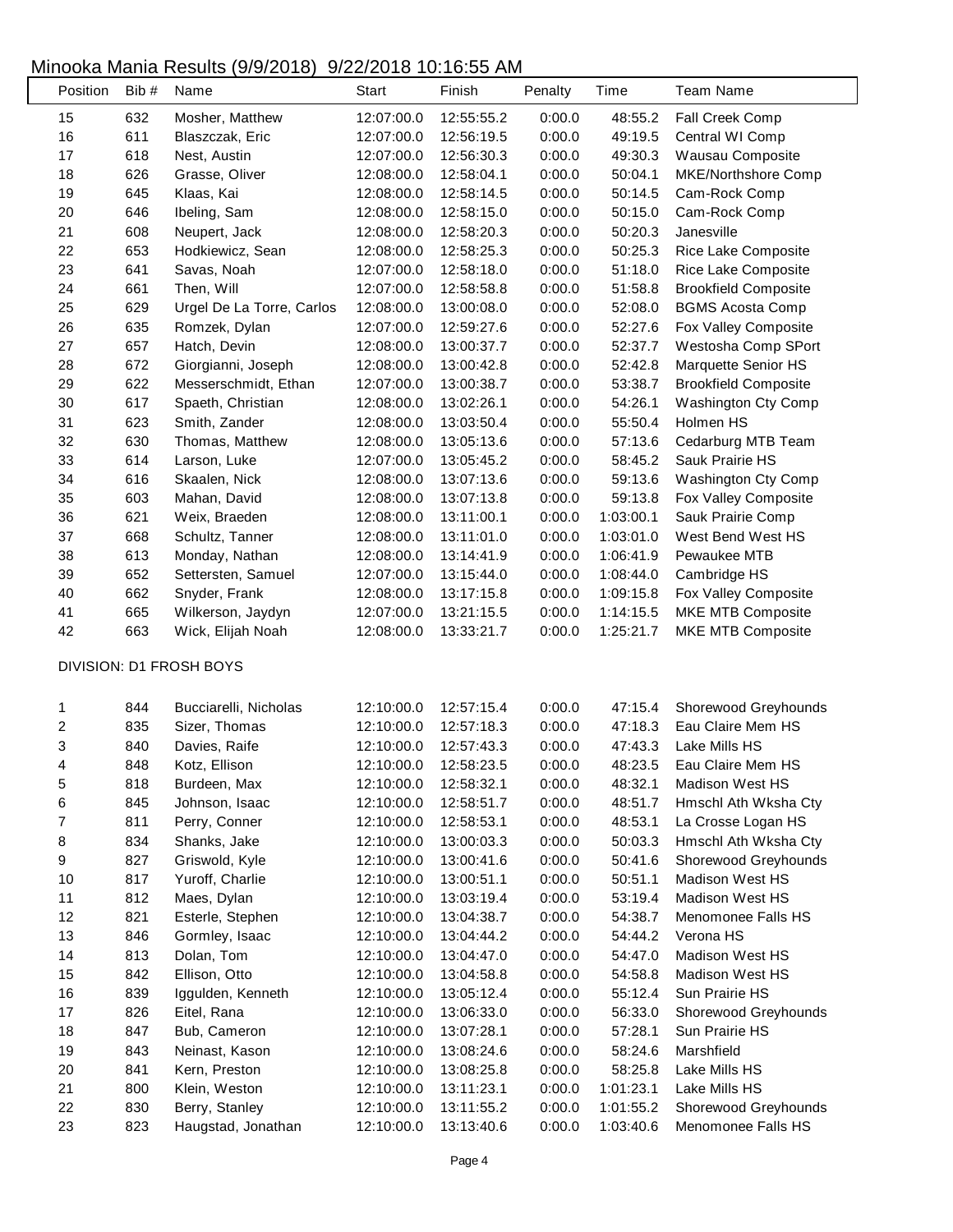L

| Position         | Bib# | Name                    | <b>Start</b> | Finish     | Penalty | Time      | <b>Team Name</b>            |
|------------------|------|-------------------------|--------------|------------|---------|-----------|-----------------------------|
| 24               | 803  | Leahy, Ryan             | 12:10:00.0   | 13:14:12.4 | 0:00.0  | 1:04:12.4 | Menomonee Falls HS          |
| 25               | 833  | Gorectke, David         | 12:10:00.0   | 13:18:38.5 | 0:00.0  | 1:08:38.5 | Hmschl Ath Wksha Cty        |
| 26               | 808  | Siefert, Kyle           | 12:10:00.0   | 13:18:39.4 | 0:00.0  | 1:08:39.4 | <b>Rhinelander HS</b>       |
| 27               | 828  | Prosen-Oldani, Leo      | 12:10:00.0   | 13:19:07.4 | 0:00.0  | 1:09:07.4 | Shorewood Greyhounds        |
| 28               | 805  | Saldin, Pramana         | 12:10:00.0   | 13:24:15.5 | 0:00.0  | 1:14:15.5 | Shorewood Greyhounds        |
|                  |      | DIVISION: D2 FROSH BOYS |              |            |         |           |                             |
| 1                | 944  | Craig, Jakob            | 12:12:00.0   | 12:56:10.0 | 0:00.0  | 44:10.0   | Rhinelander NW Comp         |
| $\boldsymbol{2}$ | 947  | Osborne, Nathaniel      | 12:12:00.0   | 12:57:42.3 | 0:00.0  | 45:42.3   | <b>Brookfield Composite</b> |
| $\sqrt{3}$       | 941  | Smith, Therin           | 12:12:00.0   | 12:58:07.2 | 0:00.0  | 46:07.2   | LaCrosse Central HS         |
| 4                | 934  | Marks, Drake            | 12:12:00.0   | 12:58:14.1 | 0:00.0  | 46:14.1   | Hayward HS                  |
| 5                | 949  | Carlson, Kade           | 12:12:00.0   | 12:58:22.6 | 0:00.0  | 46:22.6   | Hayward HS                  |
| 6                | 937  | Hankes, Jackson         | 12:12:00.0   | 12:59:13.6 | 0:00.0  | 47:13.6   | Janesville                  |
| $\boldsymbol{7}$ | 943  | Wrightsman, Riley       | 12:12:00.0   | 12:59:22.7 | 0:00.0  | 47:22.7   | MKE MTB Composite           |
| 8                | 950  | Martin, Alex            | 12:13:00.0   | 13:00:22.7 | 0:00.0  | 47:22.7   | Westosha Comp NPier         |
| 9                | 948  | Wateski, Gavin          | 12:12:00.0   | 13:00:42.4 | 0:00.0  | 48:42.4   | Holmen HS                   |
| 10               | 939  | Gerlach, Jura           | 12:12:00.0   | 13:01:25.6 | 0:00.0  | 49:25.6   | Lake Ctry Composite         |
| 11               | 970  | Buchanan, Connor        | 12:12:00.0   | 13:01:40.3 | 0:00.0  | 49:40.3   | Westosha Comp SPort         |
| 12               | 945  | Spangenberg, Michael    | 12:13:00.0   | 13:04:04.7 | 0:00.0  | 51:04.7   | West Bend West HS           |
| 13               | 930  | Buske, Owen             | 12:13:00.0   | 13:04:07.6 | 0:00.0  | 51:07.6   | Madison East HS             |
| 14               | 903  | Garner, Caleb           | 12:13:00.0   | 13:04:08.4 | 0:00.0  | 51:08.4   | Green Bay Composite         |
| 15               | 946  | Bussey, Sawyer          | 12:13:00.0   | 13:04:41.1 | 0:00.0  | 51:41.1   | Washington Cty Comp         |
| 16               | 951  | Paupore, Ryan           | 12:13:00.0   | 13:04:48.5 | 0:00.0  | 51:48.5   | Westosha Comp SPort         |
| 17               | 918  | Faust, Parker           | 12:13:00.0   | 13:04:59.8 | 0:00.0  | 51:59.8   | Wausau East                 |
| 18               | 932  |                         |              |            | 0:00.0  | 52:06.1   | Onalaska HS                 |
|                  |      | Breit, Thomas           | 12:12:00.0   | 13:04:06.1 |         |           |                             |
| 19               | 942  | Jarman, Nicholas        | 12:12:00.0   | 13:04:07.1 | 0:00.0  | 52:07.1   | LaCrosse Central HS         |
| 20               | 908  | Wagner, Anthony         | 12:13:00.0   | 13:05:23.4 | 0:00.0  | 52:23.4   | LaCrosse Central HS         |
| 21               | 936  | Strohl, Sam             | 12:12:00.0   | 13:05:00.4 | 0:00.0  | 53:00.4   | Ozaukee Composite           |
| 22               | 926  | Zempel, Elijah          | 12:12:00.0   | 13:05:46.2 | 0:00.0  | 53:46.2   | Cam-Rock Comp               |
| 23               | 940  | Oeltjen, Rabe           | 12:13:00.0   | 13:06:55.4 | 0:00.0  | 53:55.4   | LaCrosse Central HS         |
| 24               | 938  | Spicuzza-Pesicek, Lucca | 12:13:00.0   | 13:08:21.8 | 0:00.0  | 55:21.8   | Lake Ctry Composite         |
| 25               | 906  | Dalton, Ean             | 12:13:00.0   | 13:09:30.6 | 0:00.0  | 56:30.6   | Janesville                  |
| 26               | 917  | Towne, Luka             | 12:13:00.0   | 13:09:36.7 | 0:00.0  | 56:36.7   | Verona Composite            |
| 27               | 910  | Krueger, William        | 12:12:00.0   | 13:08:51.8 | 0:00.0  | 56:51.8   | <b>MKE MTB Composite</b>    |
| 28               | 904  | Fink, Seth              | 12:13:00.0   | 13:10:13.9 | 0:00.0  | 57:13.9   | Green Bay Composite         |
| 29               | 960  | McArthur, Tony          | 12:13:00.0   | 13:10:28.7 | 0:00.0  | 57:28.7   | West Bend West HS           |
| $30\,$           | 916  | Gierhart, Ryan          | 12:13:00.0   | 13:10:31.1 | 0:00.0  | 57:31.1   | Verona Composite            |
| 31               | 915  | Ashworth, Brogan        | 12:13:00.0   | 13:11:12.7 | 0:00.0  | 58:12.7   | Sauk Prairie HS             |
| 32               | 931  | Rybarczyk, Wesley       | 12:13:00.0   | 13:11:30.5 | 0:00.0  | 58:30.5   | Sauk Prairie Comp           |
| 33               | 901  | Mortvedt, Riley         | 12:13:00.0   | 13:11:47.5 | 0:00.0  | 58:47.5   | <b>Blackhawk Composite</b>  |
| 34               | 953  | Sohr, Tristan           | 12:13:00.0   | 13:12:26.9 | 0:00.0  | 59:26.9   | Ozaukee Composite           |
| 35               | 924  | Senft, Travis           | 12:12:00.0   | 13:12:24.2 | 0:00.0  | 1:00:24.2 | Westosha Comp               |
| 36               | 954  | Teunissen, Mitchell     | 12:12:00.0   | 13:12:25.9 | 0:00.0  | 1:00:25.9 | Ozaukee Composite           |
| 37               | 919  | Goldberg, Rj            | 12:12:00.0   | 13:13:13.6 | 0:00.0  | 1:01:13.6 | Washington Cty Comp         |
| 38               | 909  | Quackenboss, Ryan       | 12:13:00.0   | 13:15:29.0 | 0:00.0  | 1:02:29.0 | LaCrosse Central HS         |
| 39               | 923  | Enright, Xander         | 12:12:00.0   | 13:14:47.5 | 0:00.0  | 1:02:47.5 | Westosha Comp               |
| 40               | 928  | Maurer, Jack            | 12:12:00.0   | 13:15:00.9 | 0:00.0  | 1:03:00.9 | Madison East HS             |
| 41               | 978  | Harris-Coleman, Silas   | 12:13:00.0   | 13:16:25.3 | 0:00.0  | 1:03:25.3 | MKE MTB Composite           |
| 42               | 976  | Reinbold, Hamilton      | 12:12:00.0   | 13:16:23.6 | 0:00.0  | 1:04:23.6 | MKE MTB Composite           |
| 43               | 956  | Shafer, Devin           | 12:12:00.0   | 13:16:48.7 | 0:00.0  | 1:04:48.7 | Pewaukee MTB                |
| 44               | 933  | Strong, Liam            | 12:13:00.0   | 13:20:22.6 | 0:00.0  | 1:07:22.6 | Onalaska HS                 |
| 45               | 975  | Moore, Samuel           | 12:12:00.0   | 13:21:12.8 | 0:00.0  | 1:09:12.8 | Fox Valley Composite        |
| 46               | 955  | Long, Gavin             | 12:12:00.0   | 13:23:34.5 | 0:00.0  | 1:11:34.5 | Pewaukee MTB                |
|                  |      |                         |              |            |         |           |                             |